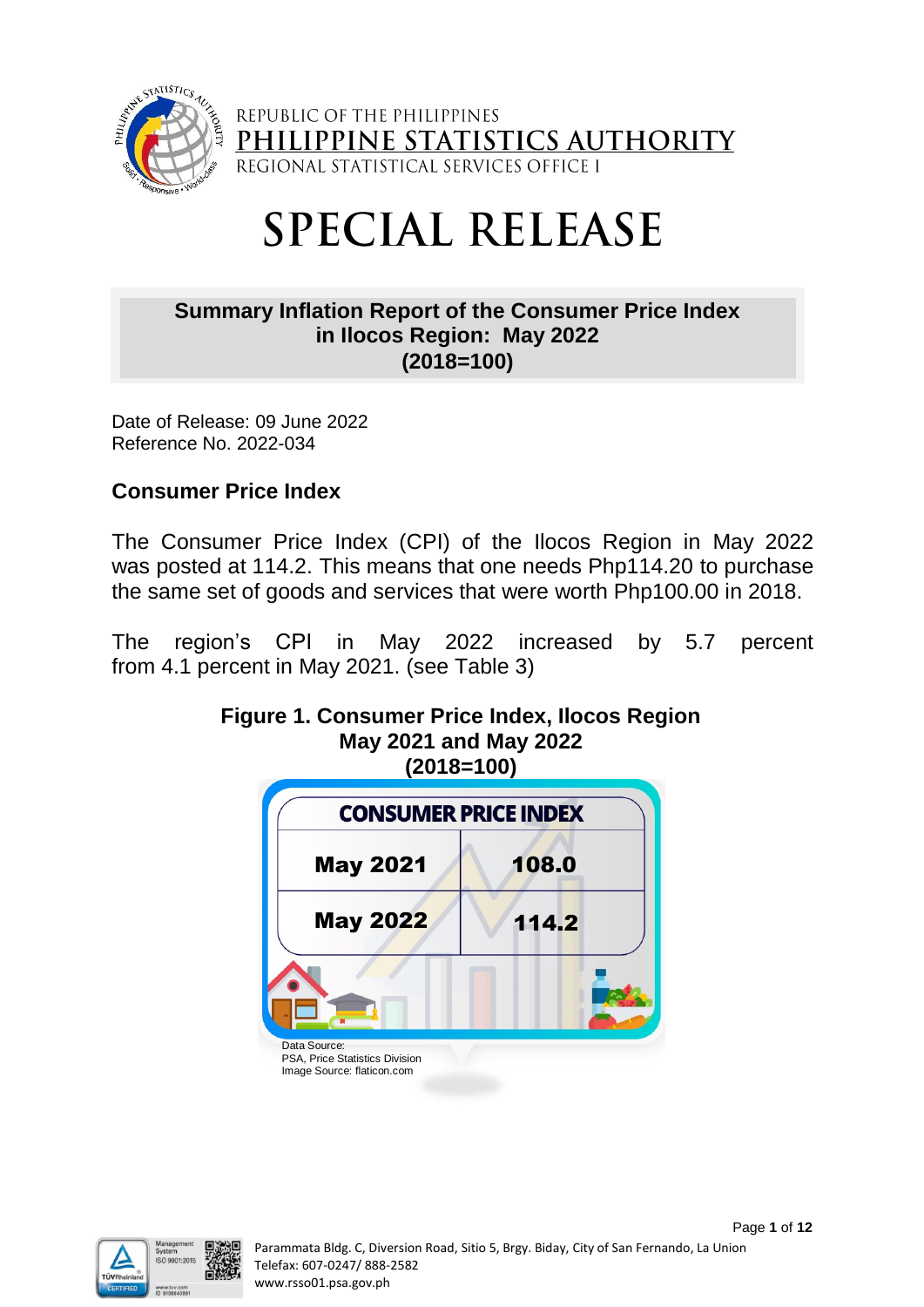# *By Province*



**Figure 2. Consumer Price Index by Province, Ilocos Region May 2021 and May 2022**

Among the provinces, Ilocos Sur posted the highest price index in May 2022 at 118.2. Ilocos Norte followed at 115.4 and Pangasinan at 114.4. Meanwhile, La Union recorded the lowest price index of 109.6 during the period.

Compared to the May 2021 levels, all provinces marked increases in the price index. Ilocos Sur recorded the highest increase of 9.3 percentage points followed by Ilocos Norte with 7.7 percentage points. Pangasinan and La Union have increased by 5.7 and 4.4 percentage points, respectively.

## *By Commodity Group*

The top three commodity groups that recorded high price indices in May 2022 were: financial services (146.0); alcoholic beverages and tobacco (142.5); and transport (127.8). On the other hand, the bottom three commodity groups with low price indices were: information and communication (100.9); furnishings, household equipment and routine maintenance of the house (107.6); and recreation, sport and culture (107.7).



Source: PSA, Price Statistics Division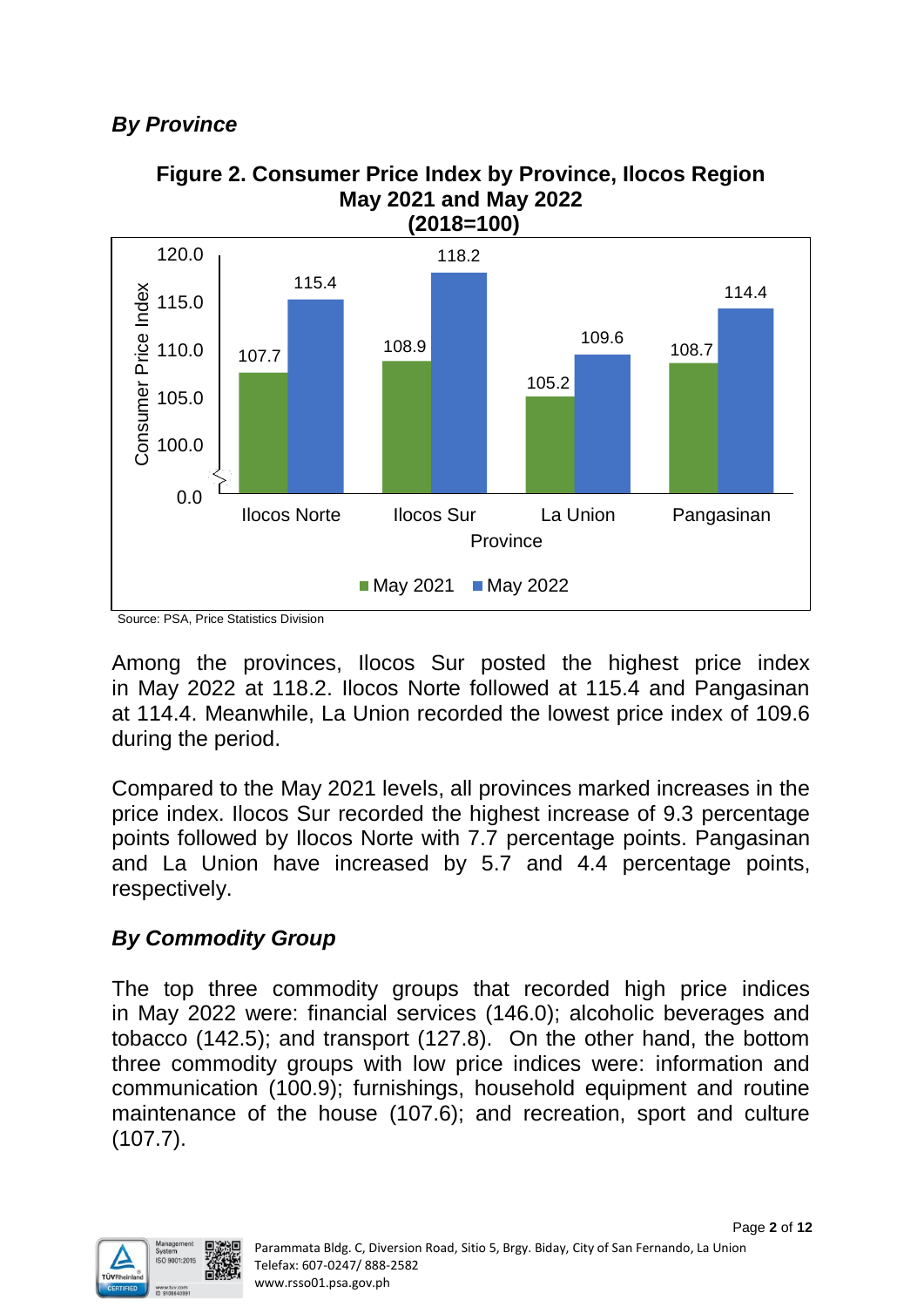#### **Table 1. Consumer Price Index by Commodity Group and Province, Ilocos Region: May 2022 (2018 = 100)**

| <b>Commodity Group</b>                                                      | <b>Ilocos</b><br><b>Region</b> | <b>Ilocos</b><br><b>Norte</b> | <b>Ilocos</b><br><b>Sur</b> | La<br><b>Union</b> | Pangasinan |
|-----------------------------------------------------------------------------|--------------------------------|-------------------------------|-----------------------------|--------------------|------------|
| Food and Non-Alcoholic Beverages                                            | 113.9                          | 114.6                         | 114.1                       | 110.8              | 114.6      |
| Alcoholic Beverages and Tobacco                                             | 142.5                          | 127.5                         | 127.3                       | 143.7              | 148.7      |
| Clothing and Footwear                                                       | 111.8                          | 118.7                         | 113.1                       | 107.9              | 111.4      |
| Housing, Water, Electricity, Gas<br>and Other Fuels                         | 114.5                          | 120.6                         | 121.6                       | 105.2              | 114.1      |
| Furnishings, Household Equipment<br>and Routine Maintenance of the<br>House | 107.6                          | 106.4                         | 113.1                       | 107.2              | 106.7      |
| Health                                                                      | 112.3                          | 112.5                         | 118.2                       | 107.9              | 112.3      |
| Transport                                                                   | 127.8                          | 127.1                         | 135.1                       | 121.4              | 128.3      |
| Information and Communication                                               | 100.9                          | 100.4                         | 100.7                       | 100.0              | 101.5      |
| Recreation, Sport and Culture                                               | 107.7                          | 104.8                         | 104.5                       | 105.7              | 110.3      |
| <b>Education Services</b>                                                   | 110.0                          | 106.9                         | 107.3                       | 100.6              | 113.1      |
| Restaurant and Accommodation<br><b>Services</b>                             | 109.6                          | 105.0                         | 124.9                       | 106.1              | 109.3      |
| <b>Financial Services</b>                                                   | 146.0                          | 146.0                         | 146.0                       | 145.5              | 146.0      |
| <b>Personal Care and Miscellaneous</b><br><b>Goods and Services</b>         | 108.9                          | 117.3                         | 110.8                       | 105.8              | 107.6      |

Source: PSA, Price Statistics Division

## **Inflation Rate**

TÜVRhei



Parammata Bldg. C, Diversion Road, Sitio 5, Brgy. Biday, City of San Fernando, La Union Telefax: 607-0247/ 888-2582 www.rsso01.psa.gov.ph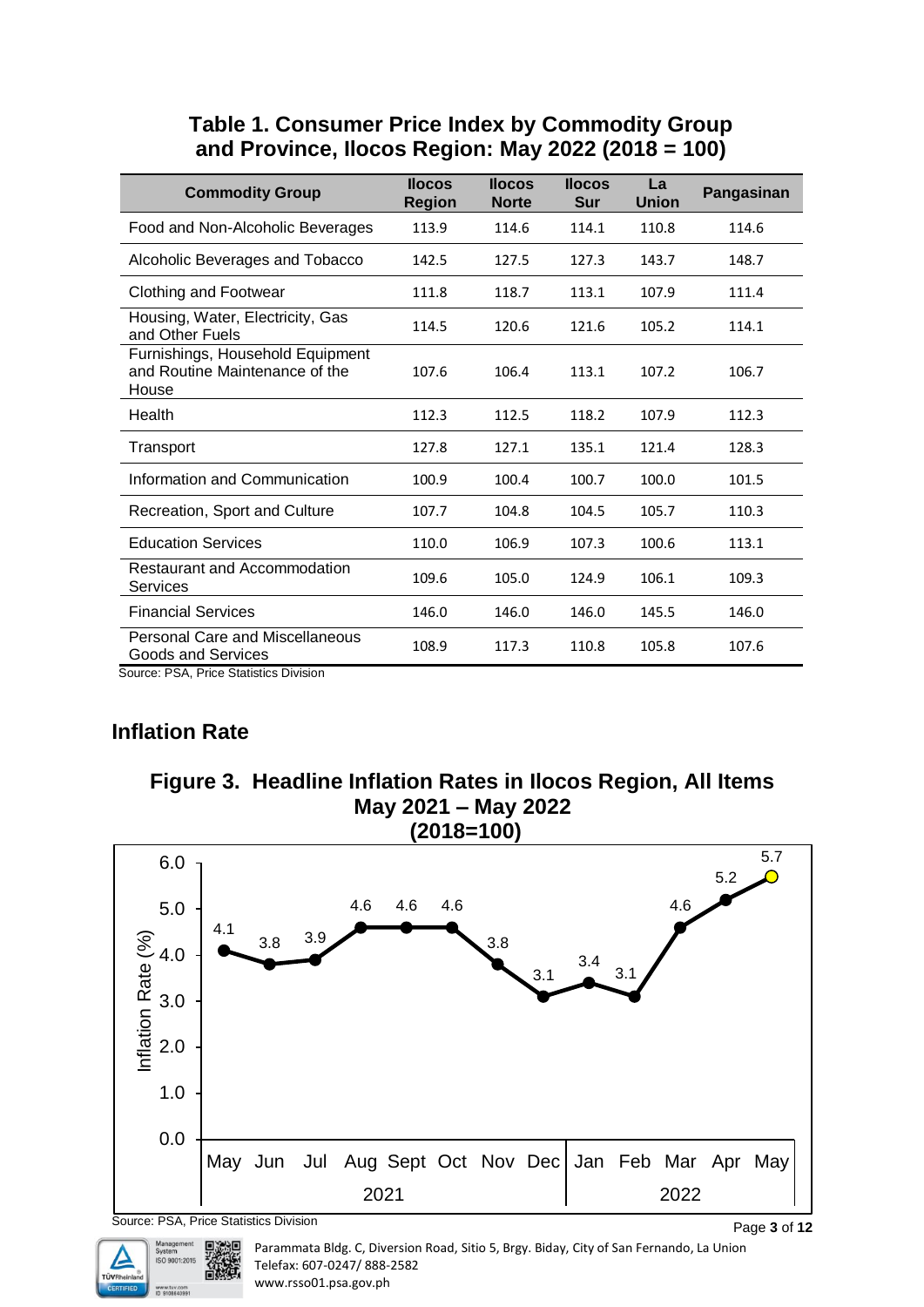As shown in Figure 3, the inflation rate of the Ilocos Region increased from 5.2 percent in April 2022 to 5.7 percent in May 2022, registering an increase of 0.5 percentage point. Likewise, it is higher by 1.6 percentage points from the recorded rate of 4.1 percent in May 2021.

The highest inflation rate was recorded during the period at 5.7 percent. Meanwhile, the lowest was noted in December 2021 and February 2022 at 3.1 percent.

## *By Province*

Among the provinces, Ilocos Sur posted the highest inflation rate at 8.5 percent in May 2022, followed by Ilocos Norte and Pangasinan at 7.1 percent and 5.2 percent, respectively. The lowest inflation rate was registered by La Union at 4.2 percent.

Compared to their respective levels in May 2021, all the provinces have increased inflation rates. Ilocos Norte and Ilocos Sur have increased by 4.6 percentage points, and 3.9 percentage points, respectively, while La Union has 1.7 percentage points increase. Moreover, Pangasinan's inflation rate went up by 0.4 percentage point.



## **Figure 4. Headline Inflation Rates by Province, Ilocos Region May 2021 and May 2022**

Source: PSA, Price Statistics Division

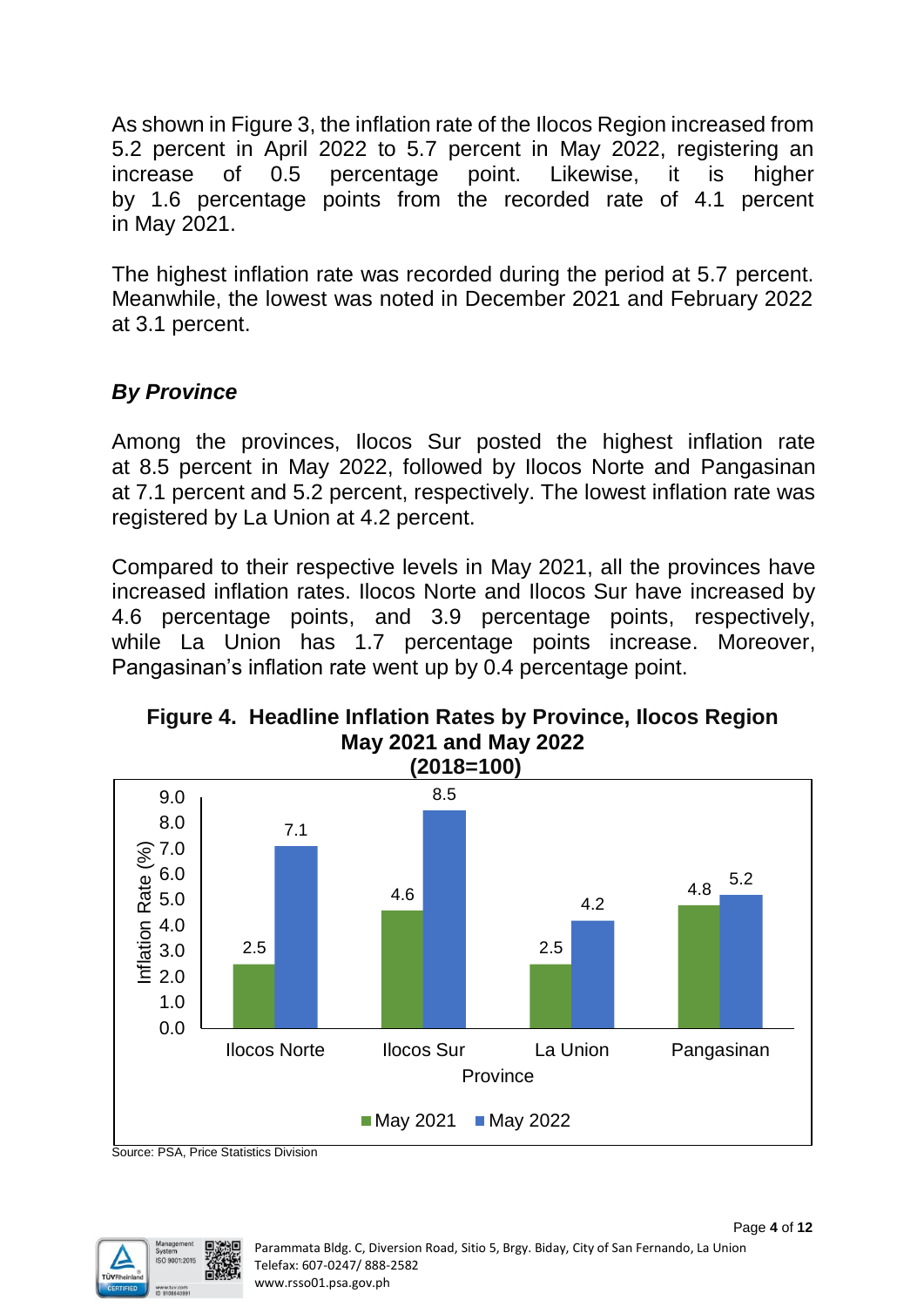# *By Commodity Group*

#### **Table 2. Year-on-Year Inflation Rates for All Income Households by Commodity Group and by Province, Ilocos Region May 2022 (2018 = 100)**

| <b>Commodity Group</b>                                                             | <b>Ilocos</b><br><b>Region</b> | <b>Ilocos</b><br><b>Norte</b> | <b>Ilocos</b><br><b>Sur</b> | La<br><b>Union</b> | Pangasinan |
|------------------------------------------------------------------------------------|--------------------------------|-------------------------------|-----------------------------|--------------------|------------|
| Food and Non-Alcoholic<br><b>Beverages</b>                                         | 4.3                            | 8.7                           | 4.4                         | 3.3                | 3.7        |
| Alcoholic Beverages and<br>Tobacco                                                 | 5.3                            | 5.5                           | 6.5                         | 4.2                | 5.3        |
| <b>Clothing and Footwear</b>                                                       | 3.0                            | 3.7                           | 4.2                         | 0.7                | 3.6        |
| Housing, Water, Electricity, Gas<br>and Other Fuels                                | 8.1                            | 6.0                           | 13.3                        | 6.0                | 8.2        |
| Furnishings, Household<br><b>Equipment and Routine</b><br>Maintenance of the House | 3.6                            | 0.9                           | 7.0                         | 1.2                | 4.0        |
| Health                                                                             | 4.0                            | 4.4                           | 8.7                         | 1.6                | 3.5        |
| Transport                                                                          | 19.6                           | 21.9                          | 24.2                        | 17.5               | 18.5       |
| Information and Communication                                                      | 0.7                            | 0.0                           | 0.1                         | 0.0                | 1.3        |
| Recreation, Sport and Culture                                                      | 4.0                            | 2.5                           | 2.9                         | 3.8                | 4.7        |
| <b>Education Services</b>                                                          | 0.0                            | 0.0                           | 0.0                         | 0.0                | 0.0        |
| Restaurant and Accommodation<br>Services                                           | 1.5                            | 1.2                           | 8.6                         | 0.4                | 0.8        |
| <b>Financial Services</b>                                                          | 0.0                            | 0.0                           | 0.0                         | 0.0                | 0.0        |
| <b>Personal Care and Miscellaneous</b><br><b>Goods and Services</b>                | 3.0                            | 2.5                           | 4.6                         | 1.0                | 3.5        |

Source: PSA, Price Statistics Division

Among the commodity groups, transport recorded the highest inflation rate of 19.6 percent. It was followed by housing, water, electricity, gas and other fuels with 8.1 percent, and alcoholic beverages and tobacco with 5.3 percent. Meanwhile, education services, and financial services recorded a steady (0.0) inflation rate.

#### **Purchasing Power of Peso**



The Purchasing Power of the Peso (PPP) in the Ilocos Region in May 2022 was posted at Php0.88. This means that the purchasing capability of Php1.00 in 2018 decreased by 12 centavos.

Among the provinces, La Union posted the highest PPP in May 2022 with Php0.91. It was followed by Ilocos Norte and Pangasinan

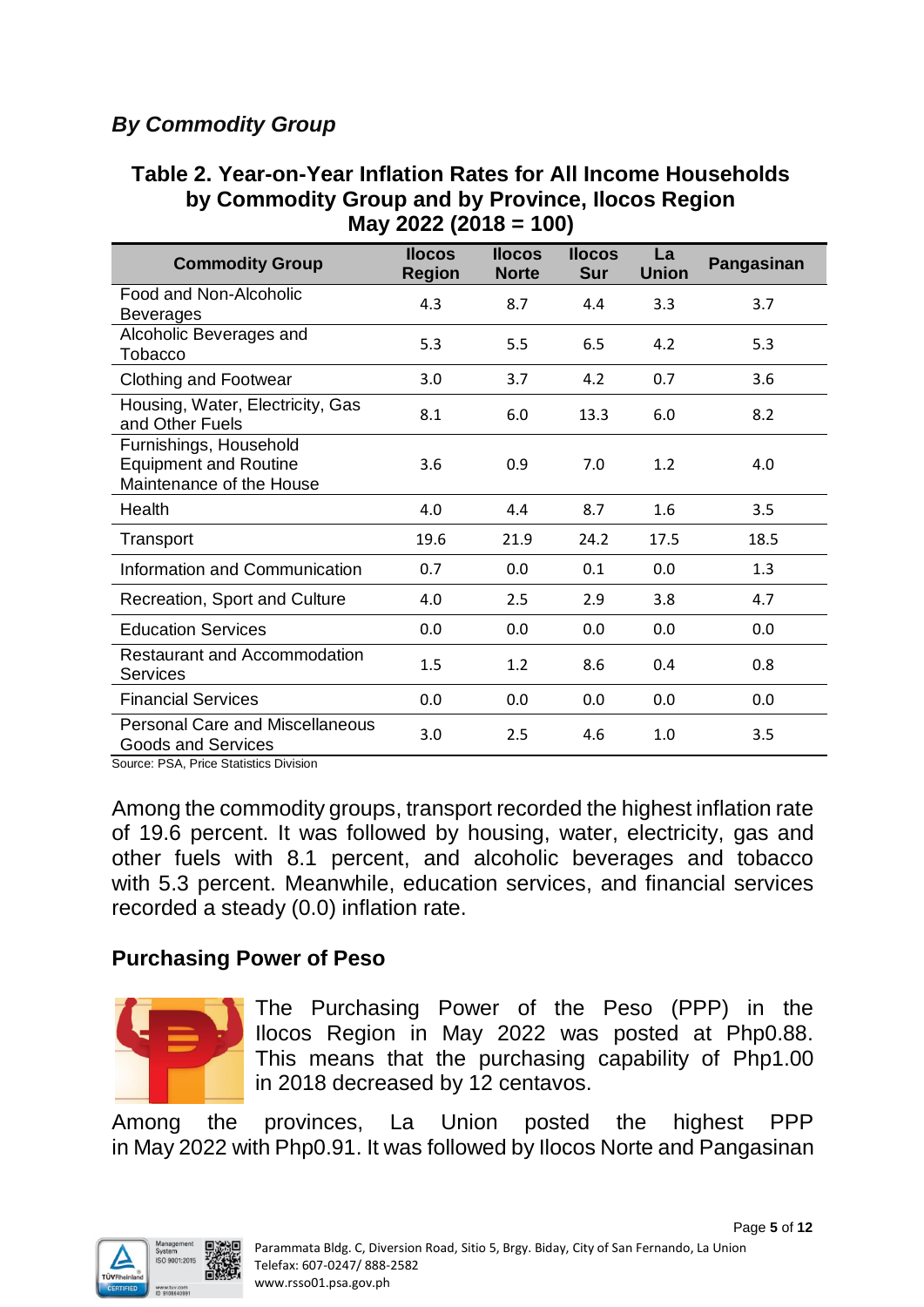both with Php0.87 PPP. Meanwhile, Ilocos Sur recorded the lowest PPP of Php0.85.

It can be gleaned in Figure 5 that PPPs in all the provinces in May 2022 were lower than their respective levels in May 2021. Ilocos Sur recorded the highest decrease of Php0.07, followed by Ilocos Norte at Php0.06. Moreover, Pangasinan and La Union decreased by Php0.05 and Php0.04, respectively.



#### **Figure 5. Purchasing Power of the Peso by Province Ilocos Region: May 2021 and May 2022 (2018 = 100)**

Source: PSA, Price Statistics Division

#### **Table 3. Consumer Price Index and Inflation Rate for All Income Households by Commodity, Ilocos Region May 2021 and May 2022 (2018=100)**

| <b>Commodity Group</b> |                  |                              |                     |  |  |  |
|------------------------|------------------|------------------------------|---------------------|--|--|--|
| <b>May 21</b>          | <b>May 22</b>    | <b>May 21</b>                | <b>May 22</b>       |  |  |  |
| 4.1                    | 5.7              | 108.0                        | 114.2               |  |  |  |
| 4.0                    | 4.3              | 109.2                        | 113.9               |  |  |  |
|                        |                  |                              |                     |  |  |  |
| 11.7                   | 5.3              | 135.3                        | 142.5               |  |  |  |
| 1.9                    | 3.0 <sub>2</sub> | 108.5                        | 111.8               |  |  |  |
| 1.2                    | 8.1              | 105.9                        | 114.5               |  |  |  |
|                        |                  |                              |                     |  |  |  |
| 1.8                    | 3.6              | 103.9                        | 107.6               |  |  |  |
| 3.5                    | 4.0              | 108.0                        | 112.3               |  |  |  |
| 17.0                   | 19.6             | 106.9                        | 127.8               |  |  |  |
| 0.1                    | 0.7              | 100.2                        | 100.9               |  |  |  |
| 1.2                    | 4.0              | 103.6                        | 107.7               |  |  |  |
| 1.4                    | 0.0              | 110.0                        | 110.0               |  |  |  |
| 3.1                    | 1.5              | 108.0                        | 109.6               |  |  |  |
| 46.0                   | 0.0              | 146.0                        | 146.0               |  |  |  |
|                        |                  |                              |                     |  |  |  |
|                        |                  |                              | 108.9               |  |  |  |
|                        | 3.5              | <b>Inflation Rate</b><br>3.0 | <b>CPI</b><br>105.7 |  |  |  |

Source: PSA, Price Statistics Division

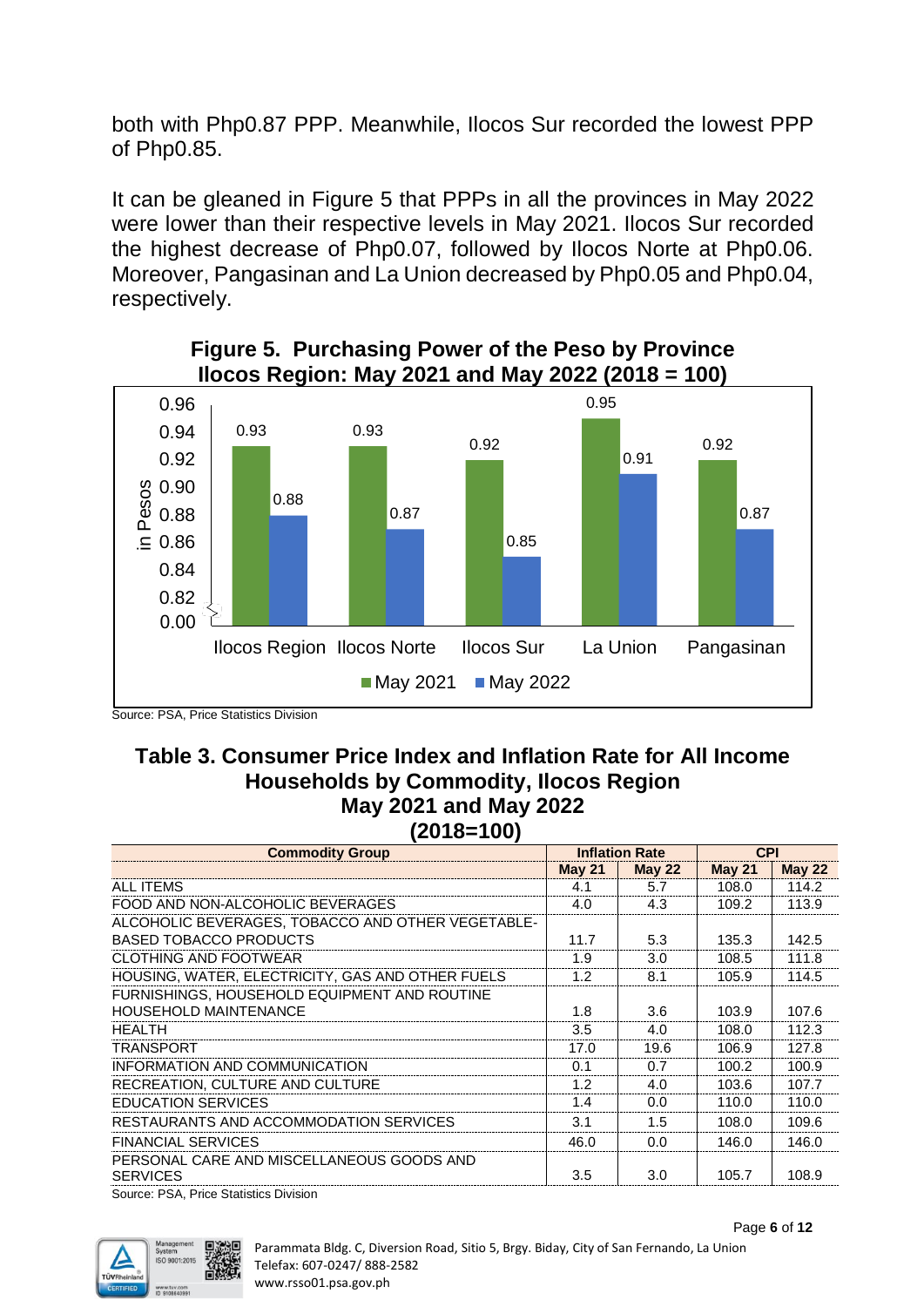# **TECHNICAL NOTES**

The Philippine Statistics Authority generates and announces the monthly Consumer Price Index (CPI) based on a nationwide survey of prices for a given basket of goods and services.

The **CPI** is an indicator of the change in the average retail prices of a fixed basket of goods and services commonly purchased by households relative to a base year. It shows how much on the average, prices of goods and services have increased or decreased from a particular reference period known as base year. It also serves as a basis for economic analysis, collective bargaining agreements, for wage adjustments, and for monitoring the effects of government economic policy on households.

## *Rebasing of CPI to Base Year 2018 and Adopting the Chain Method in the 2018-based CPI*

*The Philippine Statistics Authority (PSA) released the Consumer Price Index (CPI) for All Income Households with base year 2018 on 04 February 2022. The 2018-based CPI is the eleventh in the rebasing series. This was announced in Press Release Number 2022- 01 dated 04 January 2022. Data users can expect two sets of the CPI as the new series shall be issued simultaneously with the 2012-based series. The CPI series for January 2022 onwards shall be 2018-based.* 

## *1. Identification of the Base Year*

The base period is the period, usually a year, at which the index number is set to 100. It is the reference point of the index number series. The CPI is now rebased to 2018 base year from the current 2012 base year.

The year 2018 was chosen as the next base year because it was the latest year when the Family Income and Expenditure Survey (FIES) results were made available. It is also in accordance with PSA Board Resolution No. 1, Series of 2017-146, which approved the synchronized rebasing of the price indices to base year 2006 and every six (6) years thereafter.

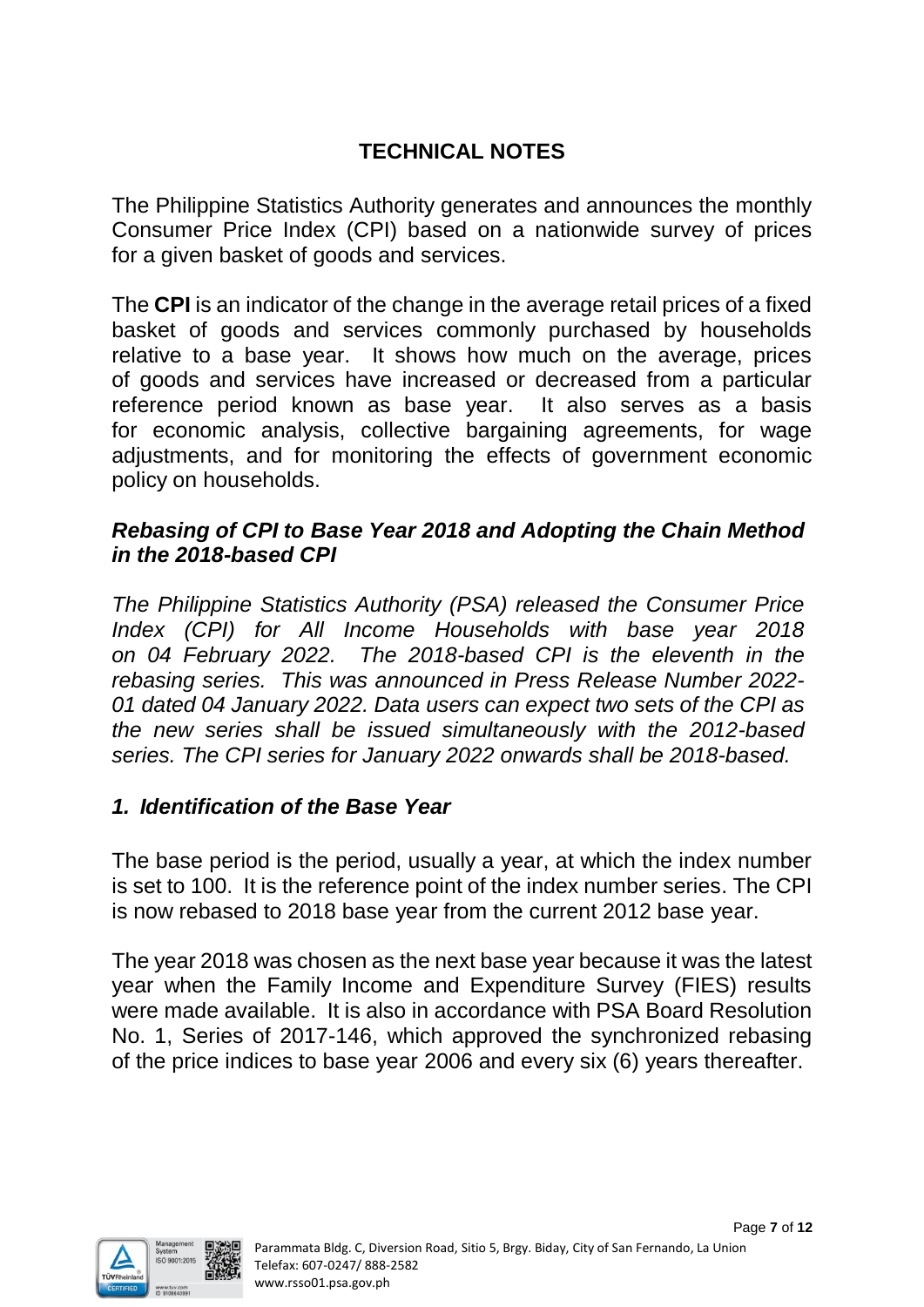## *2. Determination of the Market Basket*

Market basket refers to a sample of goods and services, which is meant to represent the totality of all goods and services purchased by households relative to a base year.

Determining the right market basket is crucial because inadequate representation of the typical basket will give wrong signals as to the behavior of prices, a very important factor in economic planning.

To determine the commodities that will form the market basket for the 2018-based CPI, the updating of the 2006 basket through the Survey of Key Informants was undertaken in March 2021. The survey was conducted nationwide to store managers, sellers or proprietors and were asked of the most commonly purchased items or commodities. The commodities are grouped according to the 2020 Philippine Classification of Individual Consumption According to Purpose (PCOICOP) which is based on the United Nations COICOP.

## *3. Determination of the Household Consumption Patterns (Weights)*

This activity involves assigning weights to the commodity groups/subgroups. This reflects the consumption priorities of households and the way they allocate resources to meet their needs. Weight is a value attached to a commodity or group of commodities to indicate the relative importance of that commodity or group of commodities in the market basket.

The weights for the 2018-based CPI were derived from the expenditure data of the 2018 FIES, a survey that covered around 50,000 sample households nationwide. The weight for each item of expenditure is a proportion of that expenditure item to the total national expenditure. The total (all items) national expenditure weights is equal to 100. The 2018 FIES expenditure data were used to directly estimate the 2018 CPI weights at the national and regional levels. However, the 2012 FIES estimates for the expenditure data at the provincial level were not directly utilized in estimating the CPI expenditure weights as the data at the provincial/city level may not be reliable with the use of the households' master sample (MS) that was utilized in selecting the 2018 FIES sample households.

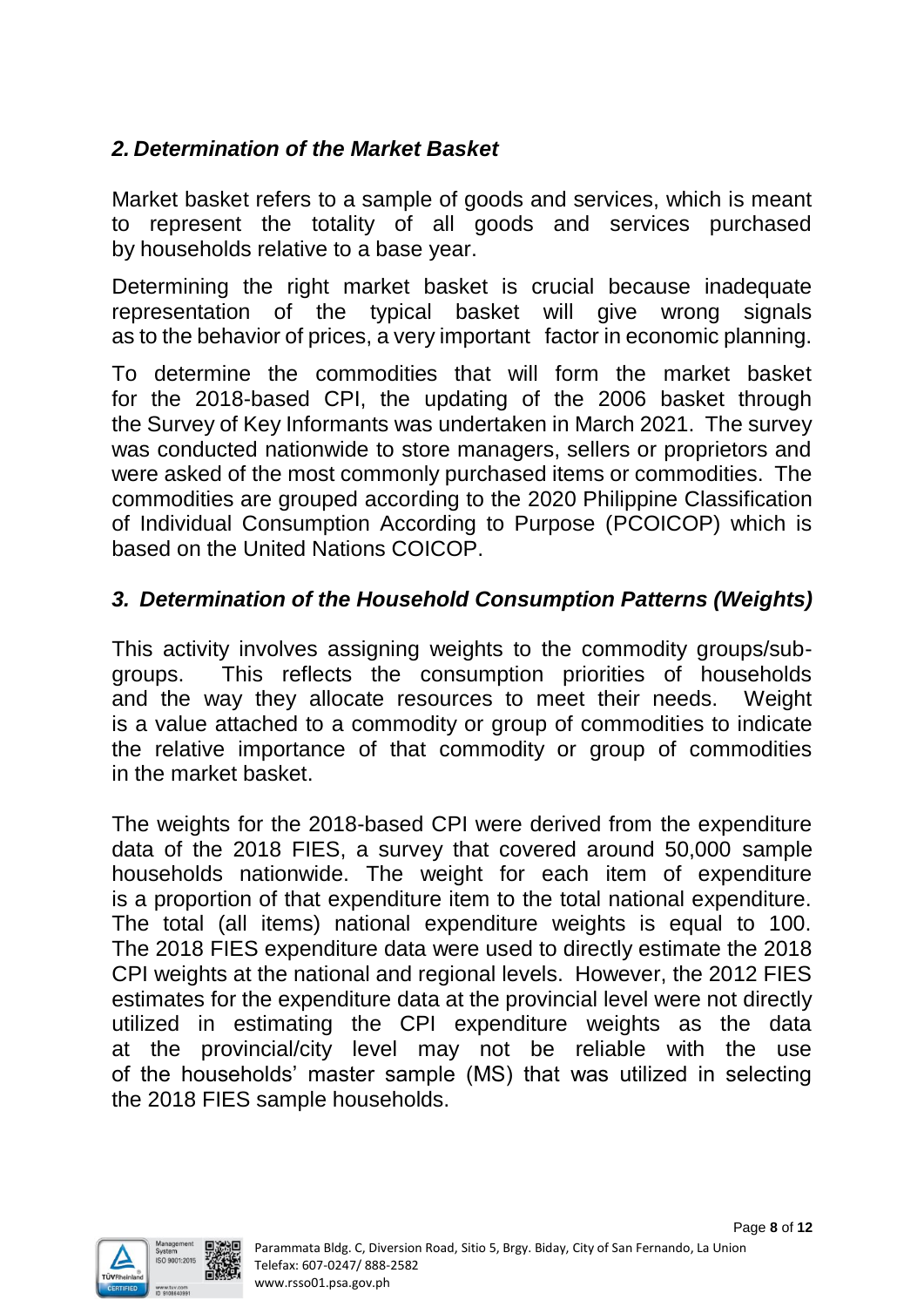The MS was drawn using regions as domains in generating estimates in all the household surveys of the PSA starting July 2003.The provincial/city expenditure data were derived using the model-based method in small area estimation procedures using the regional expenditure data as the control total for all the expenditure data within the specific region. Using these estimates, the weight for each item of expenditure is computed as a proportion of that item of expenditure to the total national expenditure. A raking procedure was done to adjust the weights of the provinces so that the provincial weights when added up will equal to the regional weights.

## *4. Monitoring of Prices of Items in the Market Basket*

This involves establishing baseline information for prices of the items in the base year and monitoring the prices of the items on a regular basis. Collection of data for the CPI is done by the provincial staff of the PSA. Except for food, beverage and tobacco (FBT) in the National Capital Region (NCR) and petroleum products which are monitored on a weekly basis, price collection is generally done twice a month. First collection phase is done in the first five days of the month while the second phase is on the 15<sup>th</sup> to 17<sup>th</sup> day of the month. Data are collected from the sample outlets (outlets or establishments where prices of commodities/services are collected or quoted) which were chosen using the following criteria:

- a. Popularity of an establishment along the line of goods to be priced – this means the sample outlet is publicly noted in the locality for selling goods included in the CPI market basket and the outlet is patronized by a large segment of the population.
- b. Consistency and completeness of stock

*Consistency of stock* – the outlet has a constant, steady or regular stock of commodities listed in the CPI price collection forms as well as of those commodities of the same kind and belonging to the same commodity group.

*Completeness of stock* – the sample outlet carries in its stock many if not all of the items included in the CPI price collection forms relative to the other outlets in the area.

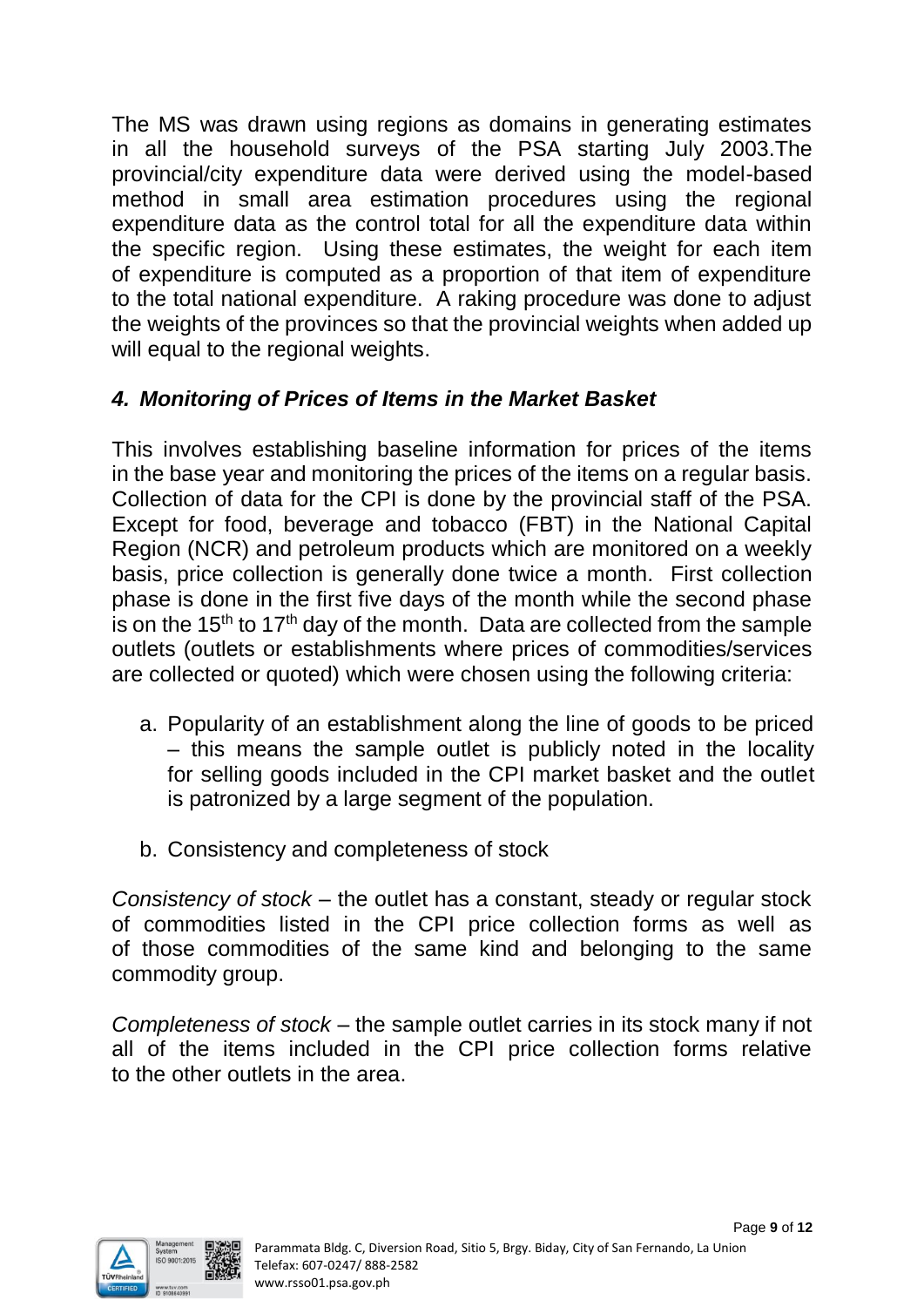- c. Permanency of outlet the outlet is an established store or stall in the market area. It should not be an ambulant or transient vendor in order that the collection of data can be done for the succeeding survey rounds.
- d. Geographical location the outlet is conveniently located and is accessible to the majority of consumers in the area.

## *5. Computation of the CPI*

Below are the steps in the computation of CPI using the 2018 as the base year:

#### *Step 1: Compute the monthly average price for each commodity.*

|                                                  |                                                                                                                                      | Outlet 1 (1 <sup>st</sup> Phase) Price + Outlet 1 ( $2^{n}$ Phase) Price + |
|--------------------------------------------------|--------------------------------------------------------------------------------------------------------------------------------------|----------------------------------------------------------------------------|
| Monthly<br>Average Price of<br>$\equiv$ $\equiv$ | Outlet 2 (1st Phase) Price + Outlet 2 (2 <sup>nd</sup> Phase) Price +<br>Outlet 3 Price + Outlet 4 Price + Outlet 5 Price + Outlet 6 |                                                                            |
| Commodity                                        |                                                                                                                                      |                                                                            |

## *Step 2: Compute the price relative (PR) for each commodity.*

**Current Month Average Price** 

Previous Month Average Price

#### *Step 3: Compute the index for the 5-digit group (Sub-Class).*

Step 3.1: Compute the geometric mean of PRs for each 5-digit group.

$$
GM_{PR} = \left(\prod_{i=1}^{n} PR_{i}\right)^{1/n}
$$

Where:

 $PR =$ 

GM<sub>PR</sub>= Geometric mean of price relatives PR<sub>i</sub>= Price relative of each commodity n = number of commodities under the 5-digit group

## Step 3.2: Compute the index for 5-digit group.

 $=$  (GM<sub>PR</sub>)  $*$  (1<sub>5-digit, previous month)</sub> 15-digit, current month

Where:

I<sub>5-digit, current month</sub> = Index of the 5-digit group (sub-class) for the current month

 $GM_{PR}$  = Geometric mean of price relatives

I<sub>5-digit, previous month</sub> = Index of the 5-digit group (sub-class) for the previous month

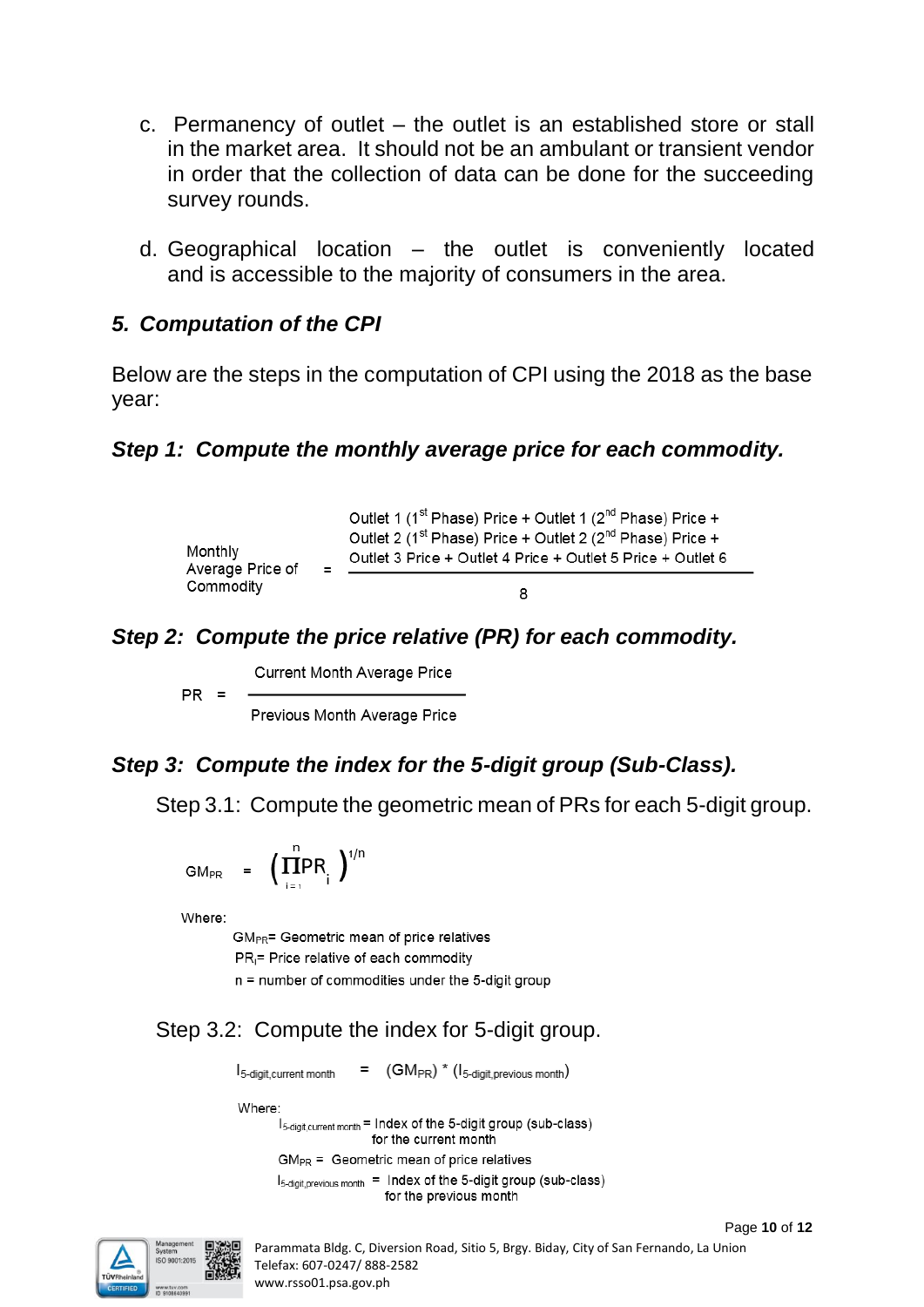#### *Step 4: Compute the index for the 4-digit group (Class).*

$$
I_{4\textrm{-digit}} \quad = \quad \frac{\displaystyle \sum_{i \, = \, 1}^n \, (W_{(5\textrm{-digit})i}) \, \, (I_{(5\textrm{-digit})i})}{\displaystyle \sum_{i \, = \, 1}^n \, (W_{(5\textrm{-digit})i})}
$$

Where:

 $I_{(4\textrm{-digit})}$  = index of the 4-digit group  $W_{(5\textrm{-digit})i}$  = weight of 5-digit group  $I_{(5\textrm{-digit})}$  = index of the 5-digit group

## *Step 5: Compute the index for the 3-digit group (Group).*

$$
I_{3\textrm{-digit}} \quad = \quad \frac{\displaystyle\sum_{i \, = \, 1}^n \, (W_{(4\textrm{-digit})i}) \, (I_{(4\textrm{-digit})i})}{\displaystyle\sum_{i \, = \, 1}^n \, (W_{(4\textrm{-digit})i})}
$$

Where:

 $I_{(3\textrm{-digit})}$  = index of the 3-digit group  $W_{(4\textrm{-digit})}$  = weight of the 4-digit group  $I_{(4\textrm{-digit})}$  = index of the 4-digit group

#### *Step 6: Compute the index for the 2-digit group (Division).*

$$
I_{2\text{-digit}} = \frac{\sum_{i=1}^{n} (W_{(3\text{-digit})i}) (I_{(3\text{-digit})i})}{\sum_{i=1}^{n} (W_{(3\text{-digit})i})}
$$

Where:

 $I_{(2\textrm{-digit})}$  = index of the 2-digit group  $W_{(3\textrm{-doint})}$  = weight of the 3-digit group  $I_{(3\textrm{-doint})}$  = index of the 3-digit group

#### *Step 7: Compute the index for All Items.*

I<sub>all items</sub> = 
$$
\frac{\sum_{i=1}^{n} (W_{(2\textrm{-digit})i}) (I_{(2\textrm{-digit})i})}{\sum_{i=1}^{n} (W_{(2\textrm{-digit})i})}
$$

Where:

 $I_{all items}$  = index for All Items  $W_{(2\text{-digit})i}$  = weight of the 2-digit group (Division)  $I_{(2\textrm{-digit})}$  = index of 2-digit group (Division)